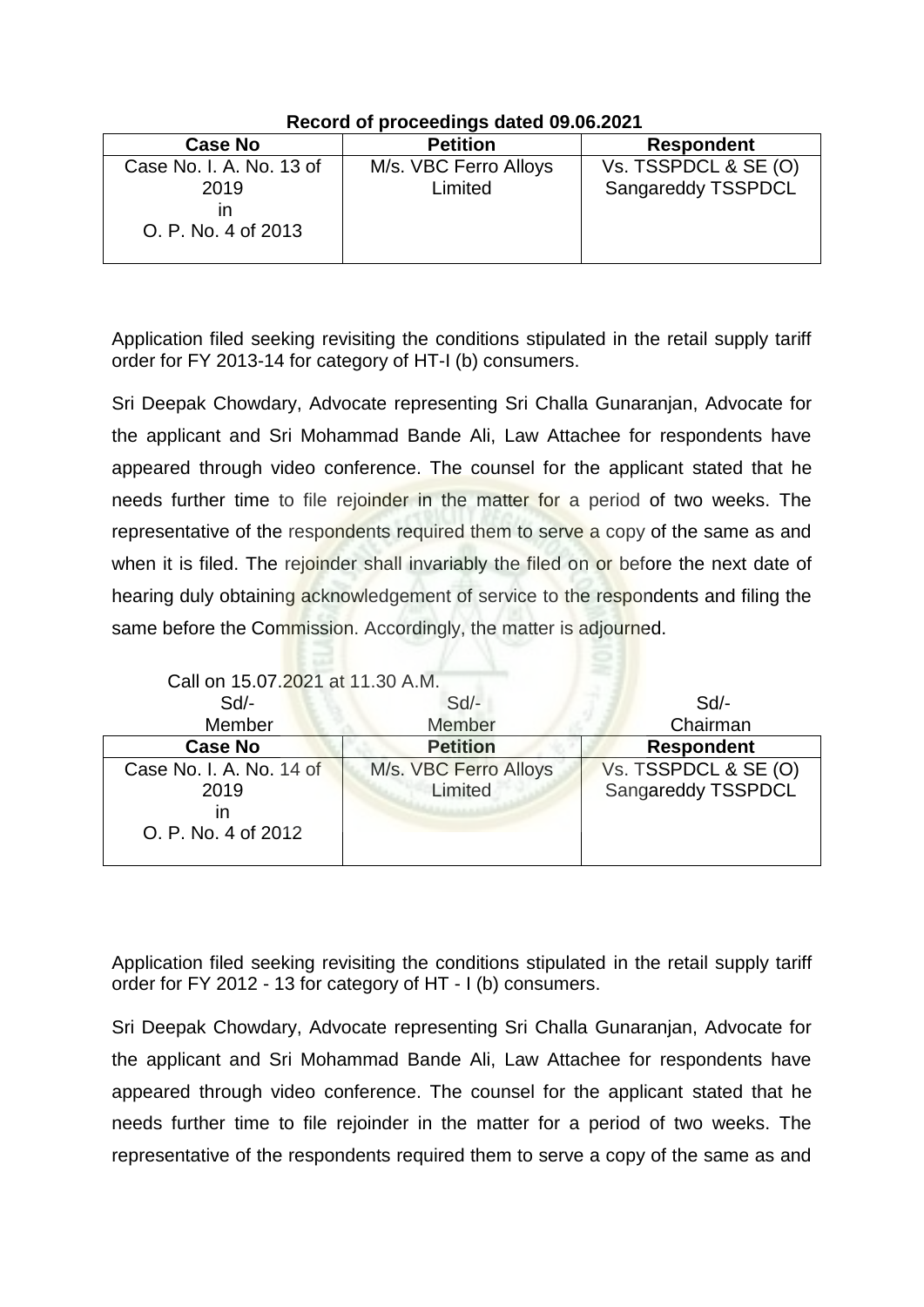when it is filed. The rejoinder shall invariably the filed on or before the next date of hearing duly obtaining acknowledgement of service to the respondents and filing the same before the Commission. Accordingly, the matter is adjourned.

| Call on 15.07.2021 at 11.30 A.M. |                       |                      |
|----------------------------------|-----------------------|----------------------|
| Sd                               | $Sd$ -                | $Sd$ -               |
| Member                           | Member                | Chairman             |
| <b>Case No</b>                   | <b>Petition</b>       | <b>Respondent</b>    |
| Case No. I. A. (SR) No. 28       | M/s. VBC Ferro Alloys | Vs. TSSPDCL & SE (O) |
| of 2019                          | Limited               | Sangareddy TSSPDCL   |
| ın                               |                       |                      |
| O. P. No. 21 of 2017             |                       |                      |
|                                  |                       |                      |

Application filed seeking revisiting the conditions stipulated in the retail supply tariff order for FY 2018 - 19 for category of HT - I (b) consumers.

Sri Deepak Chowdary, Advocate representing Sri Challa Gunaranjan, Advocate for the applicant and Sri Mohammad Bande Ali, Law Attachee for respondents have appeared through video conference. The counsel for the applicant stated that he needs further time to file rejoinder in the matter for a period of two weeks. The representative of the respondents required them to serve a copy of the same as and when it is filed. The rejoinder shall invariably the filed on or before the next date of hearing duly obtaining acknowledgement of service to the respondents and filing the same before the Commission. The counsel for the petitioner shall inform the Commission and file a memo about continuing the proceedings before this Commission or the Hon'ble High Court where similar relief is sought in a writ petition by the applicant, by next date of hearing. Accordingly, the matter is adjourned.

| Call on 15.07.2021 at 11.30 A.M. |        |          |
|----------------------------------|--------|----------|
| Sd/-                             | Sd     | Sd       |
| Member                           | Member | Chairman |

| <b>Case No</b>           | <b>Petition</b>              | <b>Respondent</b>  |
|--------------------------|------------------------------|--------------------|
| Case No. O. P. No. 71 of | M/s. MSR Mega Bio-           | <b>Vs. TSNPDCL</b> |
| 2018                     | <b>Power Private Limited</b> |                    |

Petition filed seeking determination of tariff for the industrial waste power plant.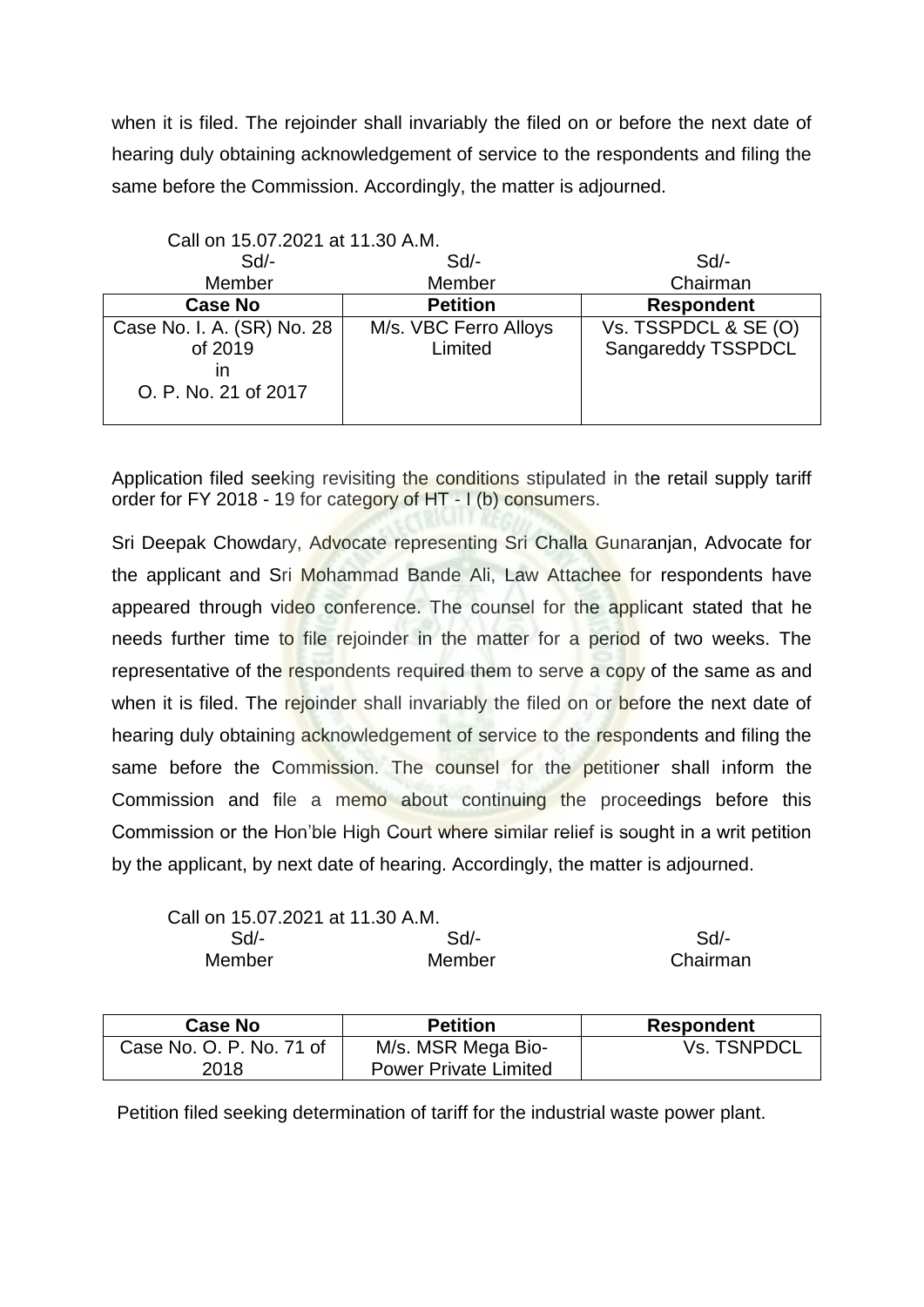Sri Deepak Chowdary, Advocate representing Sri. Challa Gunaranjan, Advocate for petitioner and Sri. Mohammad Bande Ali, Law Attachee for respondent have appeared through video conference. The counsel for the petitioner sought further time to file a rejoinder in the matter and sought further time for two weeks for filing the same. The representative of the respondent stated that there is no requirement of rejoinder. The Commission pointed out that the respondent is agreeable for the prayer of the petitioner. However, the counsel for the petitioner stated that he needs to advert to certain aspects of tariff and also ascertain from the petitioner, whether it is required to argue the matter in view of the concession made by the respondent. The Commission made it clear that this will be the last adjournment and no further time will be given. Accordingly, the matter is adjourned.

Call on 28.06.2021 at 11.30 A.M. Sd/- Sd/- Sd/- Member Member Chairman

| <b>Case No</b>                   | <b>Petition</b>                                    | <b>Respondent</b>                                                                                                      |
|----------------------------------|----------------------------------------------------|------------------------------------------------------------------------------------------------------------------------|
| Case No. O. P. No. 26 of<br>2020 | M/s. Arhyama Solar Power<br><b>Private Limited</b> | <b>Vs TSSPDCL, CGM</b><br>(Revenue), SAO<br>(Operation Circle),<br>Sangareddy & SAO<br>(Operation Circle),<br>Medchal. |

Petition filed seeking to punish the respondents No.1 to 4 for non-compliance of the order dated 17.07.2018 in O. P. No. 10 of 2017 passed by the Commission.

Sri Deepak Chowdary, Advocate representing Sri. Challa Gunaranjan, Advocate for the petitioner and Sri. Mohammad Bande Ali, Law Attachee of TSSPDCL for respondents have appeared through video conference. The counsel for petitioner stated that the respondents have neither stated nor informed about the implementation of the order of the Commission. He also stated that the DISCOM has approach the Hon'ble High Court and obtain order of stay of implementation of the order passed by the Commission. The representative of the respondents confirmed the statement of counsel for petitioner. In view of the position stated by the parties the matter is adjourned.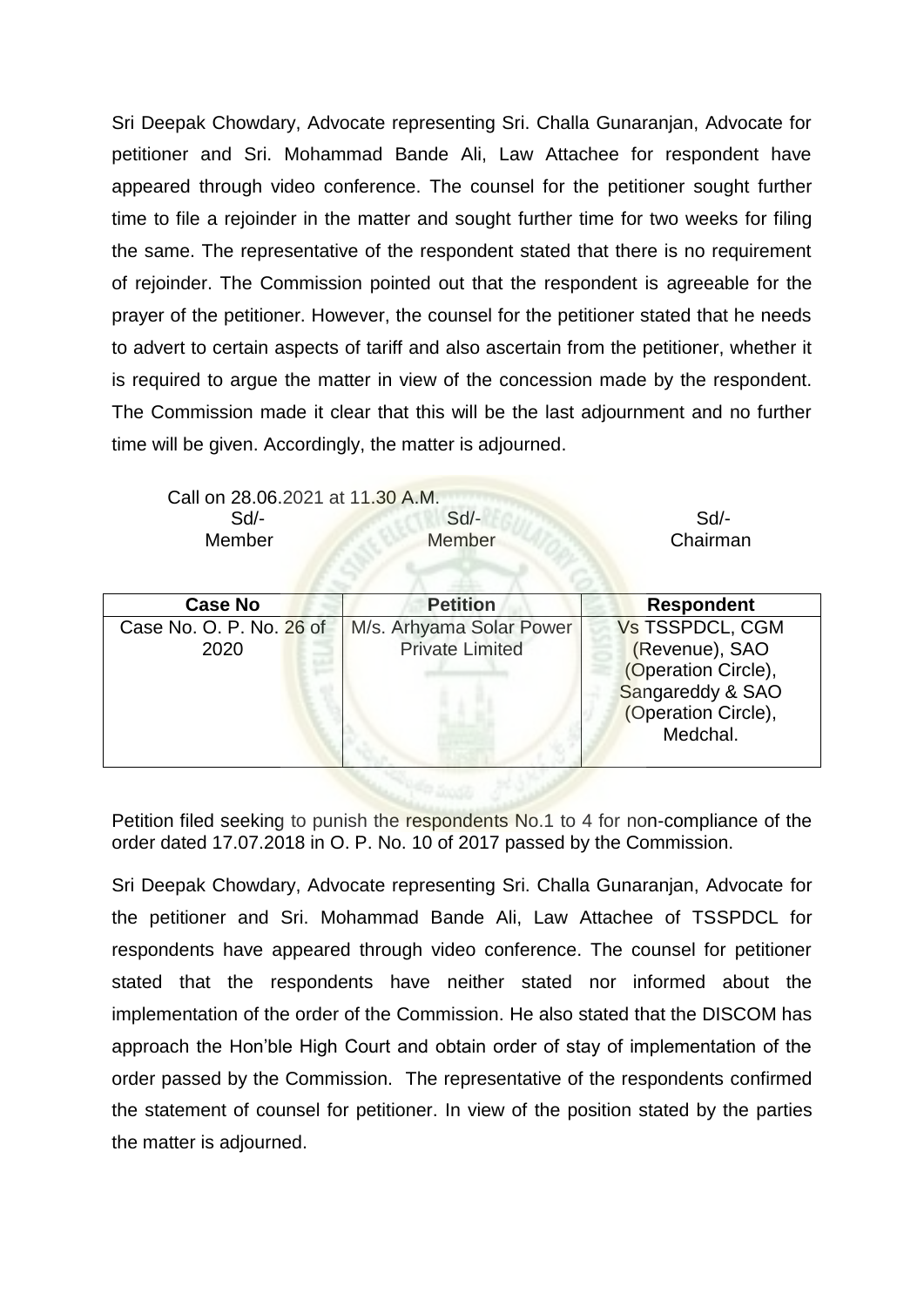| Call on 15.07.2021 at 11.30 A.M. |        |          |
|----------------------------------|--------|----------|
| Sd/-                             | $Sd/-$ | $Sd/$ -  |
| Member                           | Member | Chairman |

| <b>Case No</b>                  | <b>Petition</b>                                          | <b>Respondent</b>  |
|---------------------------------|----------------------------------------------------------|--------------------|
| Case No. O. P. No. 9 of<br>2021 | M/s. Madhucon Sugar &<br><b>Power Industries Limited</b> | <b>Vs. TSNPDCL</b> |

Petition filed Seeking determination of the tariff and fixed cost in respect of 24.2 MW bagasse based cogeneration project.

Sri Deepak Chowdary, Advocate representing Sri. Challa Gunaranjan, Advocate for petitioner and Sri. Mohammad Bande Ali, Law Attachee of TSSPDCL for respondent have appeared through video conference. The counsel for the petitioner stated that the counter affidavit is yet to be filed in the matter. The representative of the respondents stated that the counter affidavit has been filed. The Commission pointed out that the counter affidavit has been filed and it is available in the record. At that point it directed the office to ensure filing of acknowledgement of service of counter affidavit and rejoinder. The matter is adjourned. The representative of the respondent shall ensure serving a copy on the petitioner of its counter affidavit immediately and the counsel for petitioner shall file a rejoinder if any without out fail by next date of hearing.

## Call on 28.06.2021 at 11.30 AM.

| Sd<br>Member                                                  | $Sd$ -<br><b>Member</b>           | $Sd$ -<br>Chairman                |
|---------------------------------------------------------------|-----------------------------------|-----------------------------------|
| <b>Case No</b>                                                | <b>Petition</b>                   | <b>Respondent</b>                 |
| Case No. O. P. No. 16 of<br>2017<br>&<br>I. A. No. 25 of 2017 | M/s. Sundew Properties<br>Limited | Vs. TSSPDCL &<br><b>TSTRANSCO</b> |

Petition filed seeking transfer of distribution assets falling within the area of SEZ area.

I. A. filed seeking directions to respondent No. 1 to disconnect the consumers pertaining to SPL's licence area and handover the assets to the petitioner and also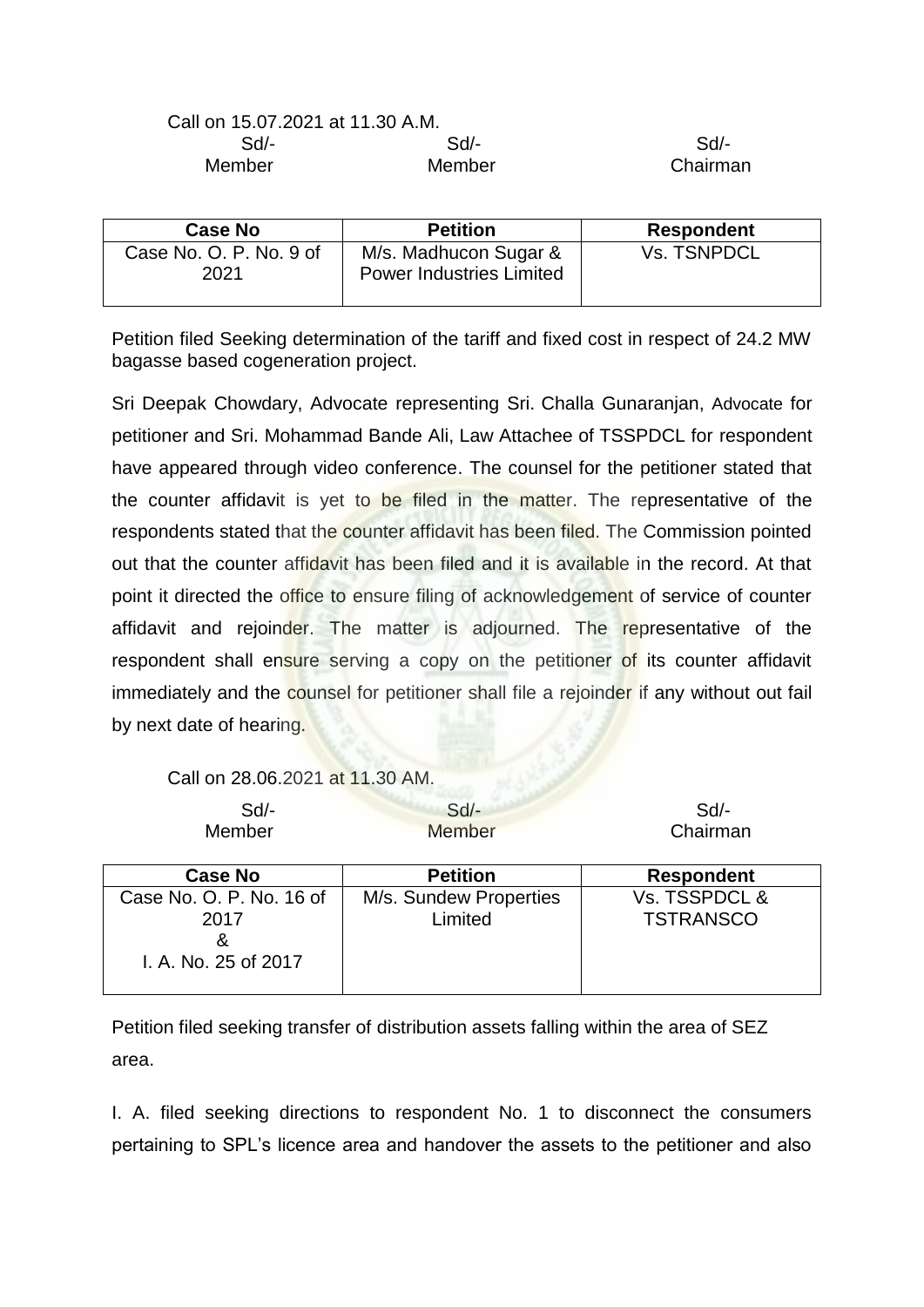to the respondent No. 2 to grant transmission connectivity at 33 KV level on two Nos. of 33 KV SPL feeders.

Sri Kunal Kual, Advocate on behalf of J. Sagar Associates counsel for petitioner and Sri Mohammad Bande Ali, Law Attachee of TSSPDCL for the respondents has appeared through video conference. The counsel for the petitioner stated that time has been sought by the respondents for filing their response in the matter, but did not due so till date. The representative of the respondents stated that it needs further time to file the counter affidavit in the matter. The Commission while agreeing to the request of the respondents, require them to file the counter affidavit on or before 28.06.2021 duly serving the copy on counsel for the petitioner, either in physical form or by email. Likewise the counsel for petitioner shall file the rejoinder if any on or before 15.07.2021 duly serving the copy on counsel for the petitioner, either in physical form or by email. Therefore, the matter is adjourned.

Call on 15. 07.2021 at 11.30 A.M.

| $Sd$ -<br>Member                | $Sd$ -<br>Member                  | $Sd$ -<br>Chairman |
|---------------------------------|-----------------------------------|--------------------|
| <b>Case No</b>                  | <b>Petition</b>                   | <b>Respondent</b>  |
| Case No. O. P. No. 4 of<br>2021 | M/s. Sundew Properties<br>Limited | $Vs. - Nil$        |

Petition filed seeking determination of tariff for the power procured by it / to be charged to your consumers with TSSPDCL tariff as the ceiling tariff.

Sri Kunal Kual, Advocate on behalf of J. Sagar Associates counsel for petitioner has appeared through video conference. The counsel for petitioner stated that this matter is connected to the earlier matter and has such may be posted on same date of hearing. Accordingly adjourned.

Call on 15.07.2021 at 11.30 A.M.

| $Sd$ -<br>Member         | $Sd$ -<br>Member  | $Sd$ -<br>Chairman    |
|--------------------------|-------------------|-----------------------|
| <b>Case No</b>           | <b>Petition</b>   | <b>Respondent</b>     |
| Case No. O. P. No. 21 of | Sri. Akthar Ahmed | Vs. CGRF - 2, ADE (O) |
| 2016                     |                   | Shamshabad, TSSPDCL,  |
|                          |                   | DE (O) & SE (O)       |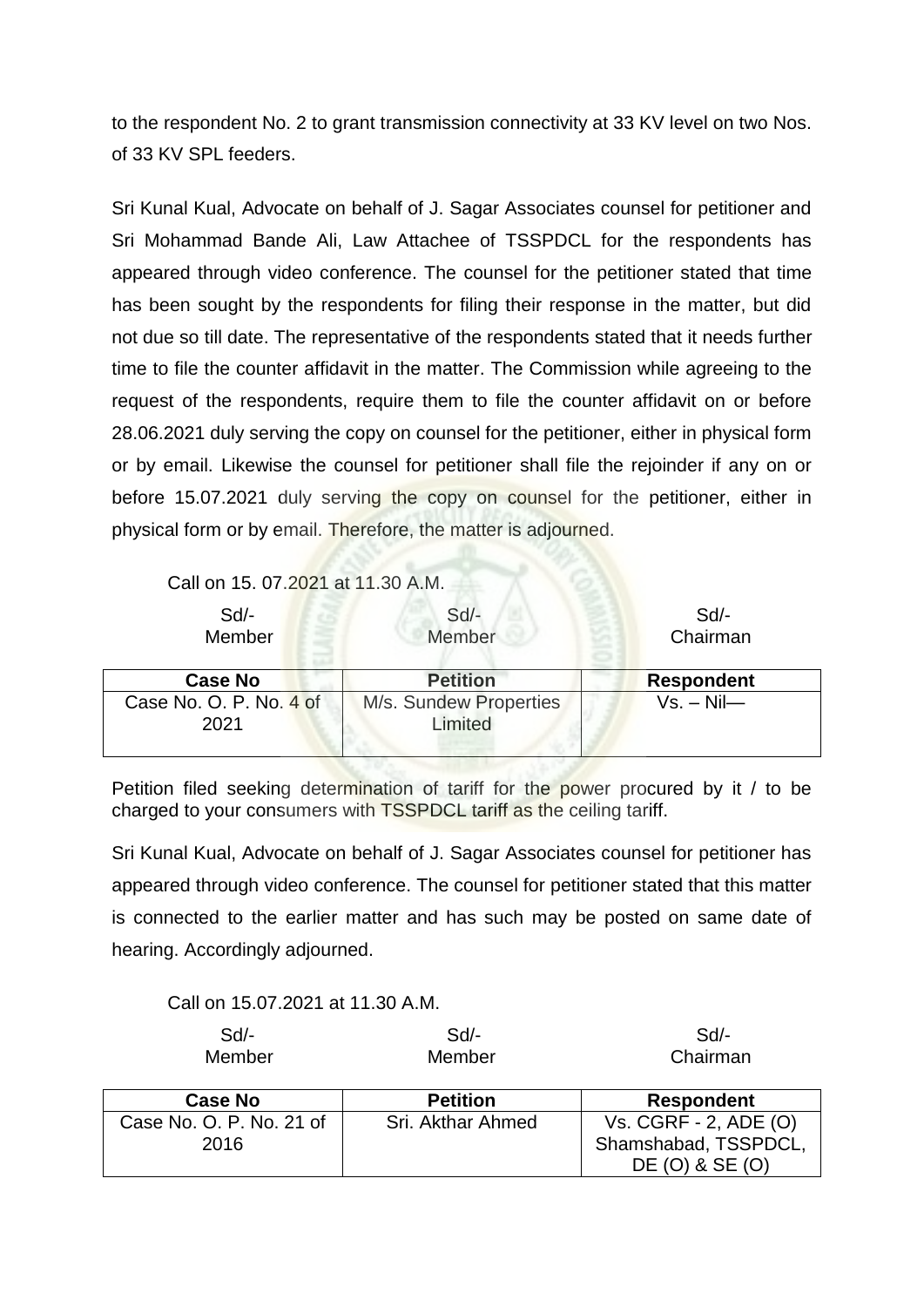|  | $\frac{1}{2}$<br>. |
|--|--------------------|
|  |                    |

Petition filed questioning the action of DISCOM in not implementing the order of the CGRF and to punish the licensee U/s 142 of the Act, 2003.

Sri. N. Vinesh Raj, Advocate for the petitioner and Sri Mohammad Bande Ali, Law Attachee for the respondents have appeared through video conference. The counsel for petitioner stated that the respondents have filed writ petition before the Hon'ble High Court and the same is pending consideration. The same is confirmed by the representative of the respondent. The Commission noticed that the writ petition is likely to be scheduled for hearing in the year 2022. Therefore, the matter cannot be proceeded with, accordingly it is adjourned without any date.

| Sd/-                    | Sd/-                         | Sd                          |  |
|-------------------------|------------------------------|-----------------------------|--|
| Member                  | Member                       | Chairman                    |  |
| <b>Case No</b>          | <b>Petition</b>              | <b>Respondent</b>           |  |
| Case No. O. P. No. 7 of | M/s. Prathmesh Solar         | Vs. TSTRANSCO, M/s.         |  |
| 2019                    | <b>Farms Private Limited</b> | Mytrah Agriya Power         |  |
|                         |                              | <b>Private Limited, CGM</b> |  |
|                         |                              | (Comml & RAC)               |  |
|                         |                              | <b>TSSPDCL</b>              |  |
|                         |                              |                             |  |

Petition filed questioning the action of the TSTRANSCO in allowing another project to utilize the facilities developed by the petitioner contrary to the regulations.

Smt. Swapna Seshadri, Advocate for the petitioner, Sri Y. Rama Rao, Advocate for respondent No. 1, Sri Nethan, Advocate representing Sri Avinash Deasi, Advocate for respondent No. 2 and Sri Mohammad Bande Ali, Law Attachee for respondent No. 3 have appeared through video conference.

The counsel for the petitioner stated that the issue in the petition involves allowing another generator to use the transmission lines laid by the petitioner for evacuation of power generator by the said generator. The transmission licensee, distribution licensee and generator are made parties to this petition. The transmission licensee originally permitted the petitioner to lay the line from its power generating plant to the nearest substation to evacuate solar power generated by it. Subsequently respondent generator also established the solar project and was finding it difficult to lay the line due to right of way issue.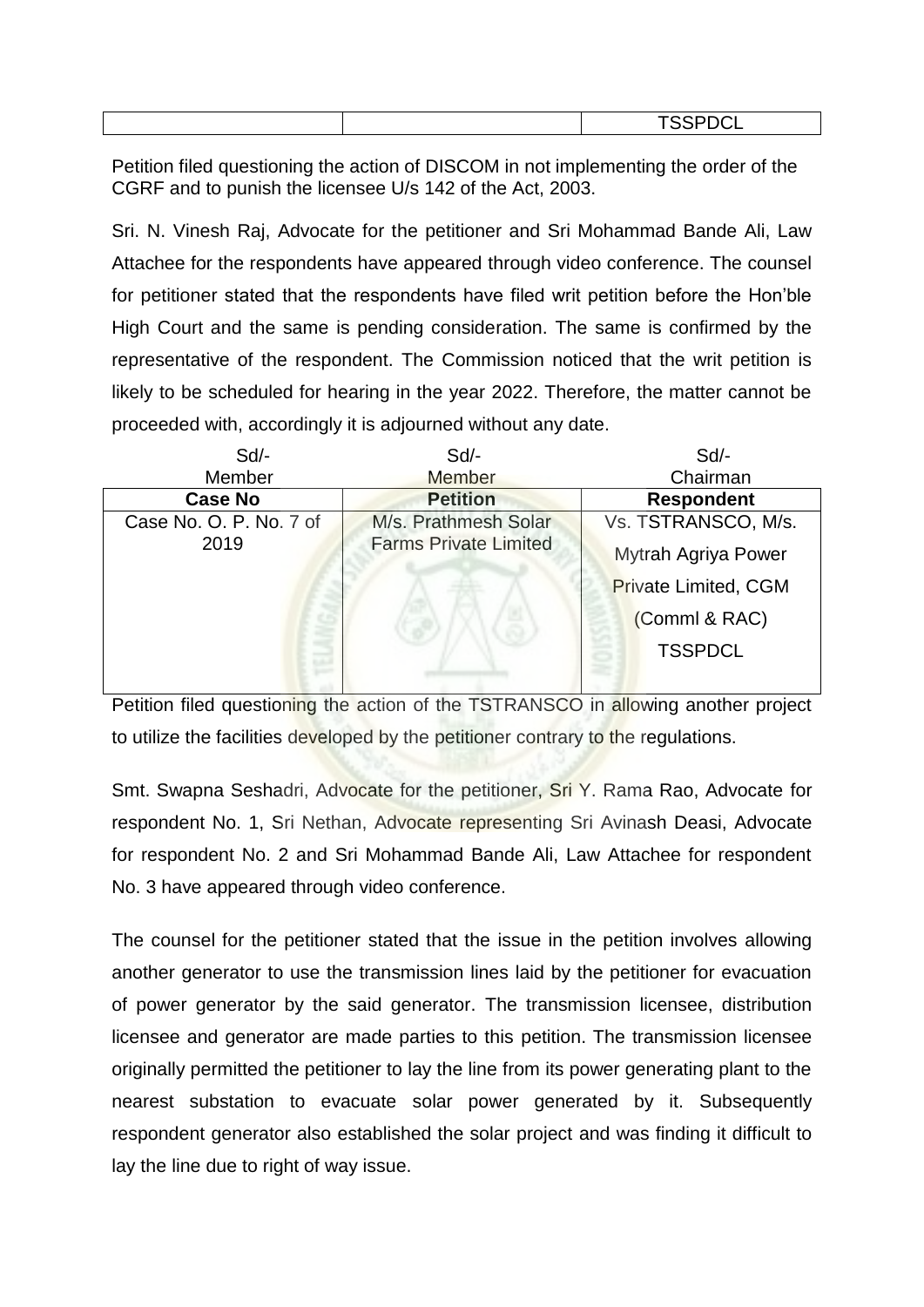The counsel for petitioner stated that the respondent generator had requested the transmission licensee to allow it to string the line on the towers established by the petitioner to the extent of four towers. The transmission licensee on its part required the respondent generator to make an arrangement with the petitioner in the respect of four towers and inform them for according permission for stringing the line. The respondent generator approached the petitioner and accordingly after consultation the petitioner agrees to allow the respondent to string its transmission lines on the four towers required by it and to that effect agreement has been entered between petitioner and generator. Consequently the transmission licensee allowed the respondent generator to lay the line on the four existing towers of the petitioner to avoid any delay due to right of way issue to the respondent generator.

The counsel for petitioner stated that after lapse of certain time the respondent generator personnel have started laying the line on all the towers of the petitioner instead of the four tower which were agreed to between them. Even though the petitioner personnel warranted them to do so, but the work of laying the line was not stopped by them. This aspect has been brought to the notice of the transmission licensee, but no action was initiated. As no response has been received from the transmission licensee the petitioner was forced to register a police complaint about the illegal action of the respondent generator. Though FIR was registered no action came forth in the matter.

The counsel for the petitioner stated that thereafter it appears the respondent developer approached the transmission licensee for laying the line for entire stretch of 3.6 kms using the entire transmission towers of the petitioner. Thereupon the transmission licensee had allowed the respondent developer to proceed with the work in September 2018. The petitioner had no alternative but to approach the Commission.

The counsel for the petitioner stated that the Commission had in the year 2003 itself provided for the transmission line laying standards which were required to be followed, but the transmission licensee as well as the respondent generator failed to follow the same.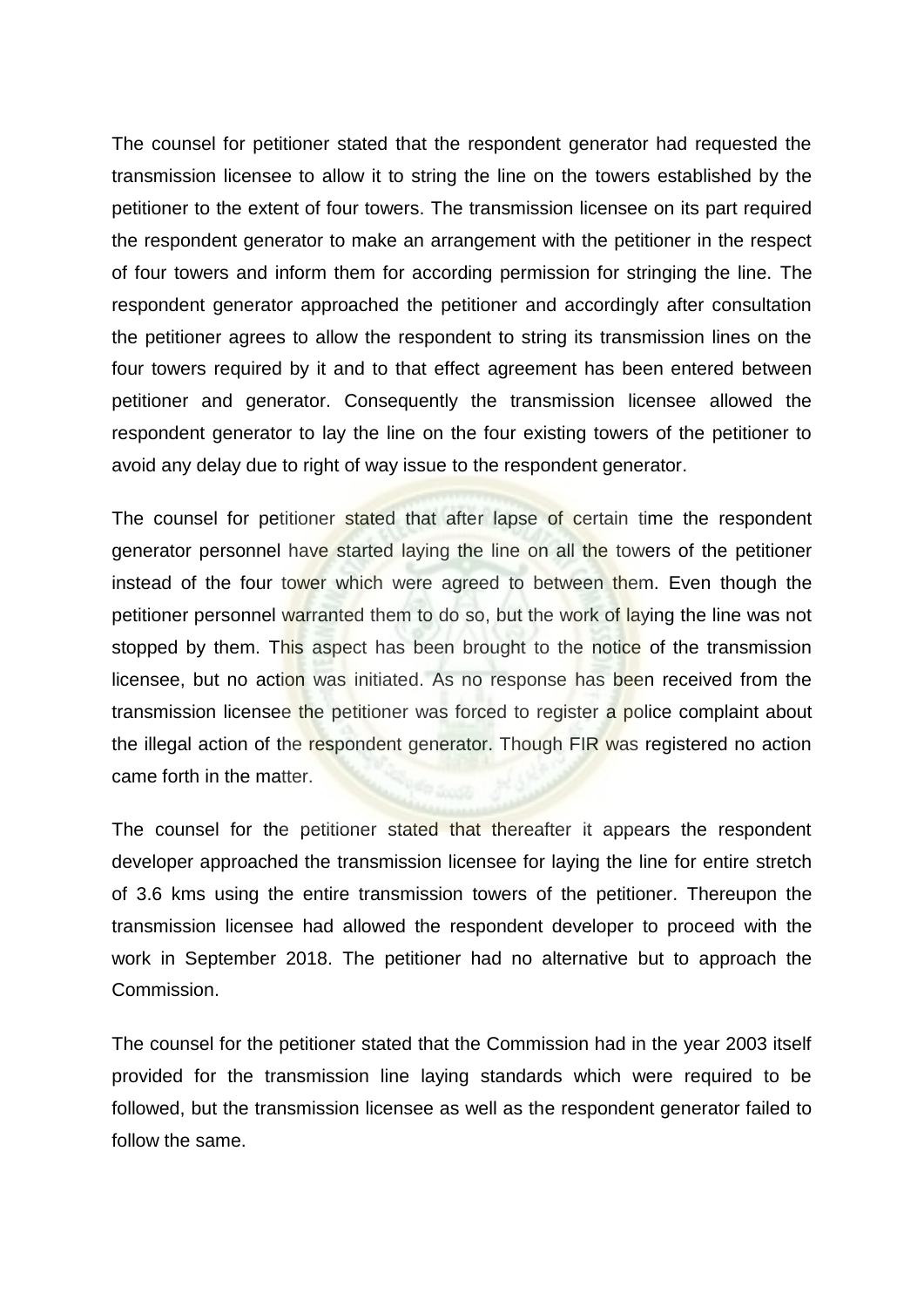The counsel for the respondent sought adjournment in the matter. The Commission specifically sought to know about the sharing agreement of the line and permission accorded by transmission licensee. The counsel for counsel for respondent licensee sought to state that the clarification as required by the Commission have to be obtained from his party and he would like to place the same before the Commission on the next date of hearing. He also took the preliminary objection that the present petition is a dispute inter – se between the petitioner and respondent generator as such the respondent licensee cannot be dragged in to the litigation, as such the Commission is not the appropriate forum. The counsel for the respondent generator sought time for making submissions in the matter.

The counsel for the petitioner sought to emphasise that the transmission and distribution licensee should have adhered to safety norms and could not have left the issue to be handled by the private parties more particularly laying of the lines without even taking load relief and load shedding on the line.

Having noticed that the pleadings in the petition are complete, at the request of the counsel for the licensees and the counsel for the respondent generator, the matter is adjourned.

Call on 28.06.2021 at 11.30 A.M.

Sd/- Sd/- Sd/-

Member Member Member Chairman

| <b>Case No</b>                  | <b>Petition</b>                                         | <b>Respondent</b>                 |  |  |
|---------------------------------|---------------------------------------------------------|-----------------------------------|--|--|
| Case No. O. P. No. 2 of<br>2020 | M/s. Tejas India Solar<br><b>Energy Private Limited</b> | Vs. TSSPDCL &<br><b>TSTRANSCO</b> |  |  |

Petition filed seeking directions to the respondents to synchronize the plant and consequently grant long term open access permission.

Sri. Abhinay Reddy, Advocate representing Sri P. Vikram, Advocate for petitioner and Sri Mohammad Bande Ali, Law Attachee for respondents have appeared through video conference. The counsel for the petitioner sought further time make submissions in the matter. The representative of the respondent has no objection. Accordingly, the matter is adjourned.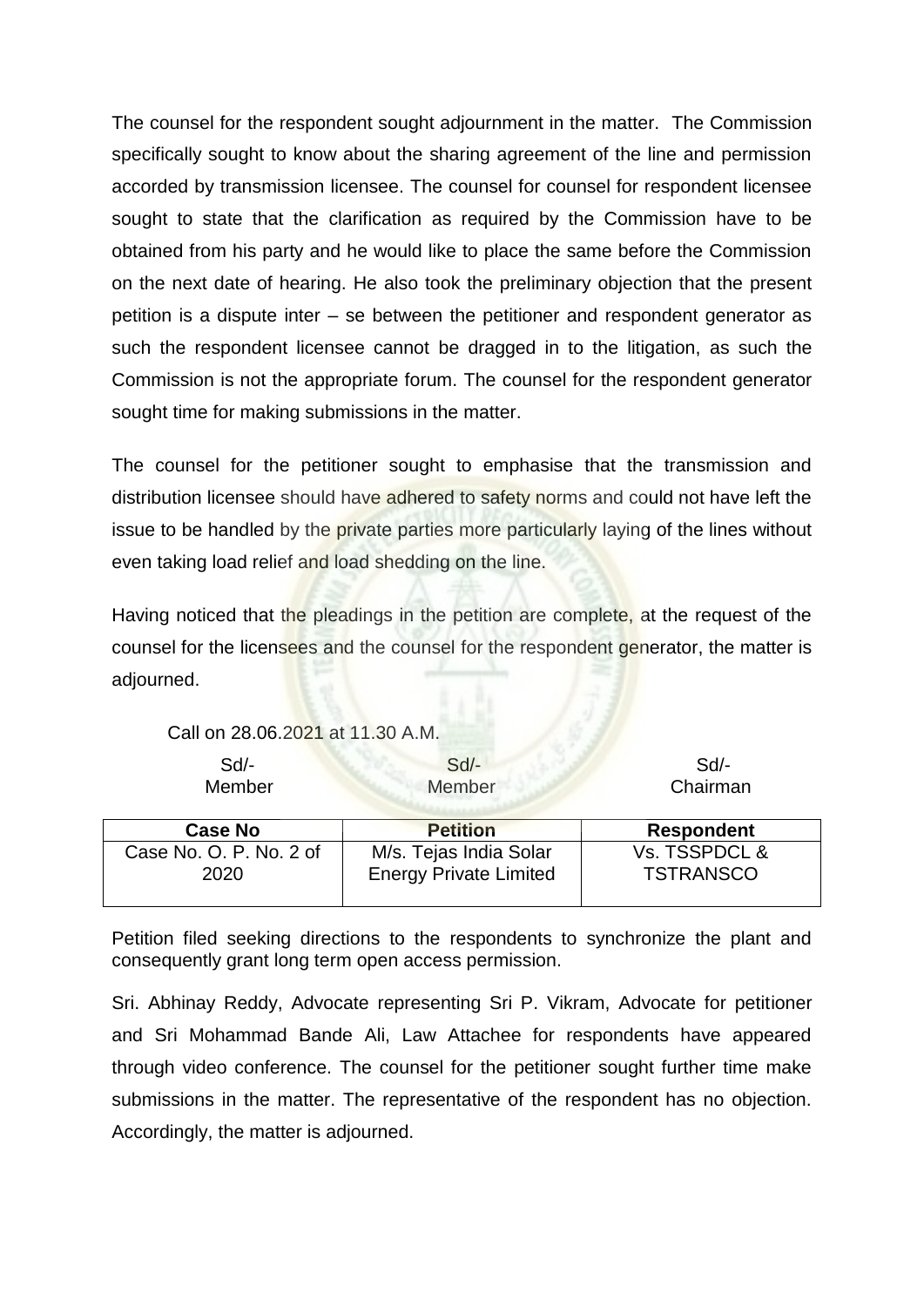| <u>Call on 28.06.2021 at 11.30 A.M.</u> |                                    |                          |  |
|-----------------------------------------|------------------------------------|--------------------------|--|
| $Sd$ -                                  | $Sd$ -                             | $Sd$ -                   |  |
| Member                                  | Chairman<br>Member                 |                          |  |
| <b>Case No</b>                          | <b>Petition</b>                    | <b>Respondent</b>        |  |
| Case No. O. P. No. 6 of                 | M/s. Satec Envir                   | Vs. TSSPDCL & Spl. Chief |  |
| 2020                                    | <b>Engineering (India) Private</b> | Secretary, Energy        |  |
|                                         | Limited                            | Department               |  |

 $C_1$  as 28.06.21.21.30 A.M.

Petition filed seeking extension of SCOD and granting time for completing the project.

Sri. P. Srinivasa Rao, Advocate for the petitioner and Sri Mohammad Bande Ali, Law Attachee for respondents have appeared through video conference. The counsel for the petitioner stated that the matter involves the extension of SCOD of the project. On the earlier date hearing the Commission directed the respondent licensee to place before it the proof of service of notice regarding termination of the agreement and invoking of bank guarantees. The respondent have filed a memo enclosing the letters issued in the year 2018 and in January 2020 along with postal acknowledgement cards. While the earlier letter was sent to the old address as mentioned in the PPA, the latest letter has been sent to the new address.

The counsel for petitioner stated that the petitioner had changed the address as also the electronic communication address for email. The notices purported to have been sent in both physical and electronic form have not been received by the petitioner. The proof filed by the respondent thus not disclosed the receiver's signature. Therefore, it cannot be said that proper service has taken place. The respondent initially sent the correspondence to the address in PPA and subsequently to the changed address. At this stage the counsel for petitioner made a concession that there is a mistake on part of the petitioner that it did not comply with the provisions of the PPA regarding intimation of change of address both physical and electronic form.

The counsel for petitioner however would endeavour to submit that the distribution licensee acted contrary to the provisions of PPA. While its initial notice was sent to the address in PPA, the subsequent notice after failing of the notice has been addressed the new address. This act of licensee speaks about the intention of the DISCOM. Moreover the DISCOM itself in its counter affidavit stated that it had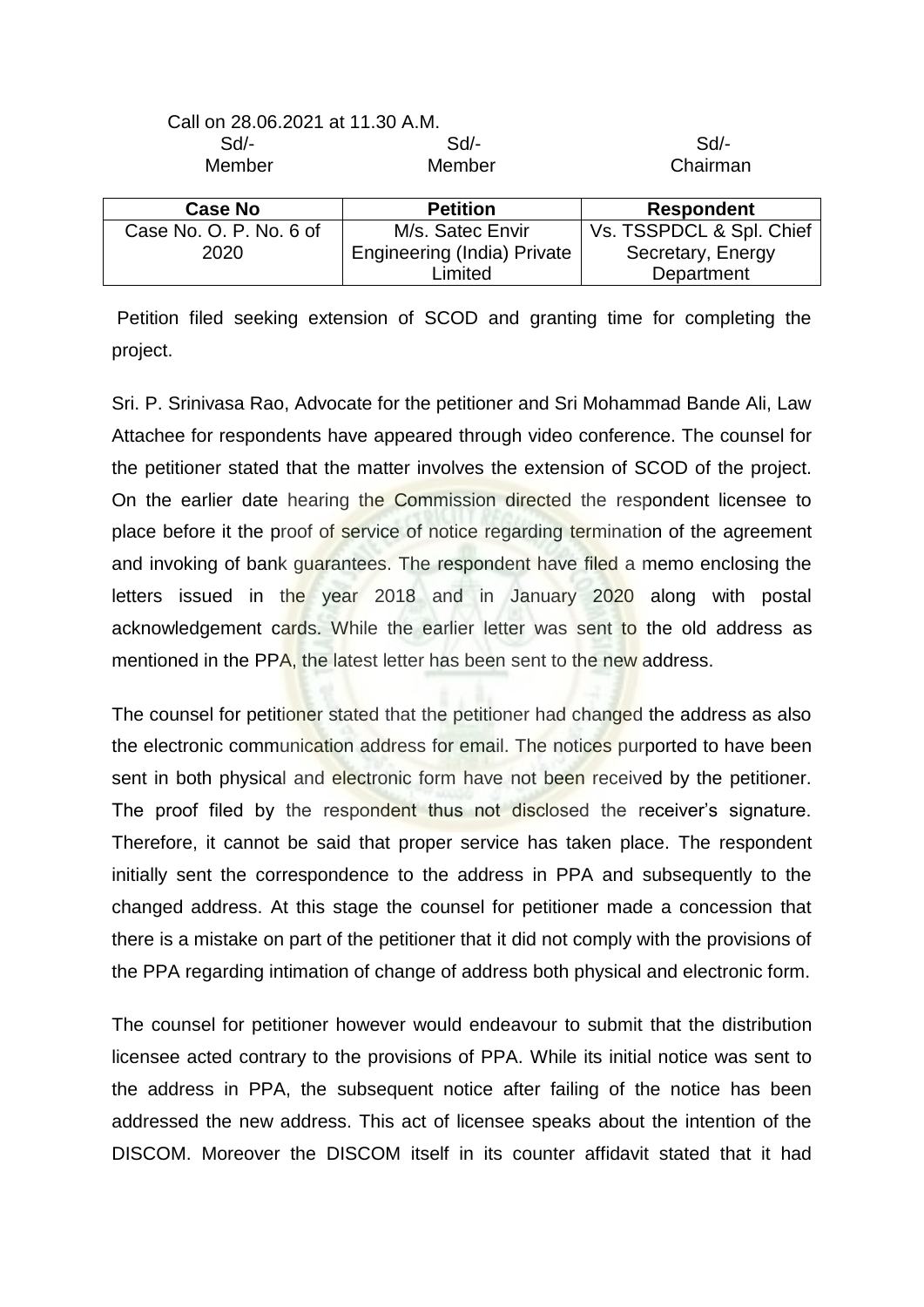approached the Commission about extension of SCOD of the projects commissioned under bidding of 2015 but the said petition had not been taken up by the Commission. Having approached the Commission, it was not correct on part of the DISCOM to invoke bank guarantee and subsequently issue termination notice also. Thus mistake has occurred on both sides in the matter.

The counsel for petitioner relied on the judgement of the Hon'ble Supreme Court to emphasise that mere issuance of notice is no notice at all, but the said notice should actually the served on the person to whom it is issued. Reference is made to the judgement reported him AIR 1966 SE 330 between Sri K. Narasimhiah vs Sri H.C. Singri Gowda. He also relied on a judgement of 2018 about the said aspect. It is his case that the petitioner had originally filed the petition in the year 2018 and it met with return on two occasions in the year 2018 and also in the year 2019 due to procedural and filing defects. Ultimately the petition was filed on 09.07.2019. Though the matter could not have been taken up due to various reasons including absence of Members, the notice of the year 2020 cannot be pressed in to service as been matter in dispute has been seized by the Commission.

The counsel for petitioner stated that the issue of extension of SCOD has been decided by the Commission in several petitions and it has considered the same issue in a recent decision also which is filed along with the reply. It is the endeavour of the counsel for petitioner that change of address both physical and electronic form have not been communicated which is a mistake on part of the petitioner, but the changed address has been brought in to existence with communication to the Ministry of Micro Small and Medium Enterprises. After filing of the documents, he had require the petitioner to restore the earlier email address and verify whether any email has been received from DISCOM. According the oral instructions no such mail on relevant dates had been received from the DISCOM.

Having submitted all the details the counsel for the petitioner would urge the Commission to consider allowing the petition. On other hand the representative of the respondent sought some more time to make submissions in the matter and also verify the applicability of the judgements relied upon by the petitioner.